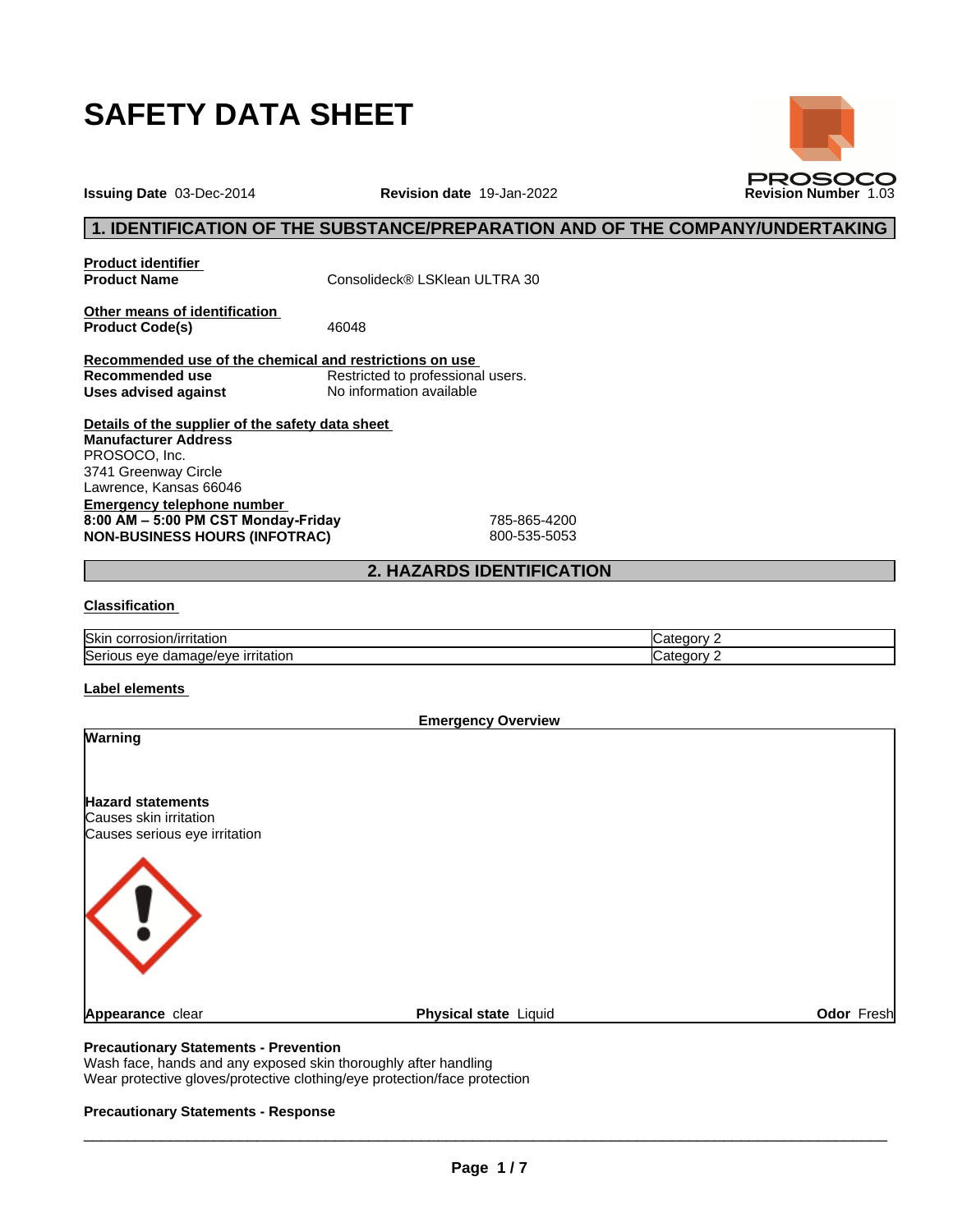IF IN EYES: Rinse cautiously with water for several minutes. Remove contact lenses, if present and easy to do. Continue rinsing If eye irritation persists: Get medical advice/attention IF ON SKIN: Wash with plenty of soap and water If skin irritation occurs: Get medical advice/attention Take off contaminated clothing and wash before reuse

 $\_$  ,  $\_$  ,  $\_$  ,  $\_$  ,  $\_$  ,  $\_$  ,  $\_$  ,  $\_$  ,  $\_$  ,  $\_$  ,  $\_$  ,  $\_$  ,  $\_$  ,  $\_$  ,  $\_$  ,  $\_$  ,  $\_$  ,  $\_$  ,  $\_$  ,  $\_$  ,  $\_$  ,  $\_$  ,  $\_$  ,  $\_$  ,  $\_$  ,  $\_$  ,  $\_$  ,  $\_$  ,  $\_$  ,  $\_$  ,  $\_$  ,  $\_$  ,  $\_$  ,  $\_$  ,  $\_$  ,  $\_$  ,  $\_$  ,

### **Hazards not otherwise classified (HNOC) Other information**

## **3. COMPOSITION/INFORMATION ON INGREDIENTS**

| <b>Chemical name</b>                   | CAS No.    | Weight-%   | <b>Trade Secret</b> |
|----------------------------------------|------------|------------|---------------------|
| Water                                  | 7732-18-5  | $60 - 100$ |                     |
| Silicic Acid. lithium salt             | 12627-14-4 | $5 - 10$   |                     |
| Decylamine Oxide                       | 2605-79-0  | $3 - i$    |                     |
| Octyl Dimethyl Amine Oxide             | 2605-78-9  | 3 - 7      |                     |
| Ethyl Hexanol Ethoxylated Propoxylated | 64366-70-7 | - 5        |                     |

\* The exact percentage (concentration) ofcomposition has been withheld as a trade secret.

## **4. FIRST AID MEASURES**

### **Description of first aid measures**

| <b>General advice</b>                                       | If symptoms persist, call a physician.                                                                                                                                                                   |
|-------------------------------------------------------------|----------------------------------------------------------------------------------------------------------------------------------------------------------------------------------------------------------|
| Eye contact                                                 | Rinse thoroughly with plenty of water for at least 15 minutes, lifting lower and upper eyelids.<br>Consult a physician.                                                                                  |
| <b>Skin Contact</b>                                         | Wash off immediately with plenty of water for at least 15 minutes. Remove contaminated<br>clothing and shoes. Wash contaminated clothing before reuse. If skin irritation persists, call<br>a physician. |
| <b>Inhalation</b>                                           | Move to fresh air in case of accidental inhalation of vapors or decomposition products. If<br>breathing is difficult, give oxygen. If symptoms persist, call a physician.                                |
| Ingestion                                                   | Do NOT induce vomiting. Rinse mouth. Drink plenty of water. Never give anything by mouth<br>to an unconscious person. Call a physician immediately.                                                      |
| Most important symptoms and effects, both acute and delayed |                                                                                                                                                                                                          |
| <b>Symptoms</b>                                             | Irritating to eyes and skin.                                                                                                                                                                             |
|                                                             | Indication of any immediate medical attention and special treatment needed                                                                                                                               |
| Note to physicians                                          | Treat symptomatically.                                                                                                                                                                                   |
|                                                             |                                                                                                                                                                                                          |

# **5. FIRE-FIGHTING MEASURES**

#### **Suitable Extinguishing Media**

Use extinguishing measures that are appropriate to local circumstances and the surrounding environment.

**Unsuitable Extinguishing Media** Caution: Use of water spray when fighting fire may be inefficient.

### **Specific hazards arising from the chemical**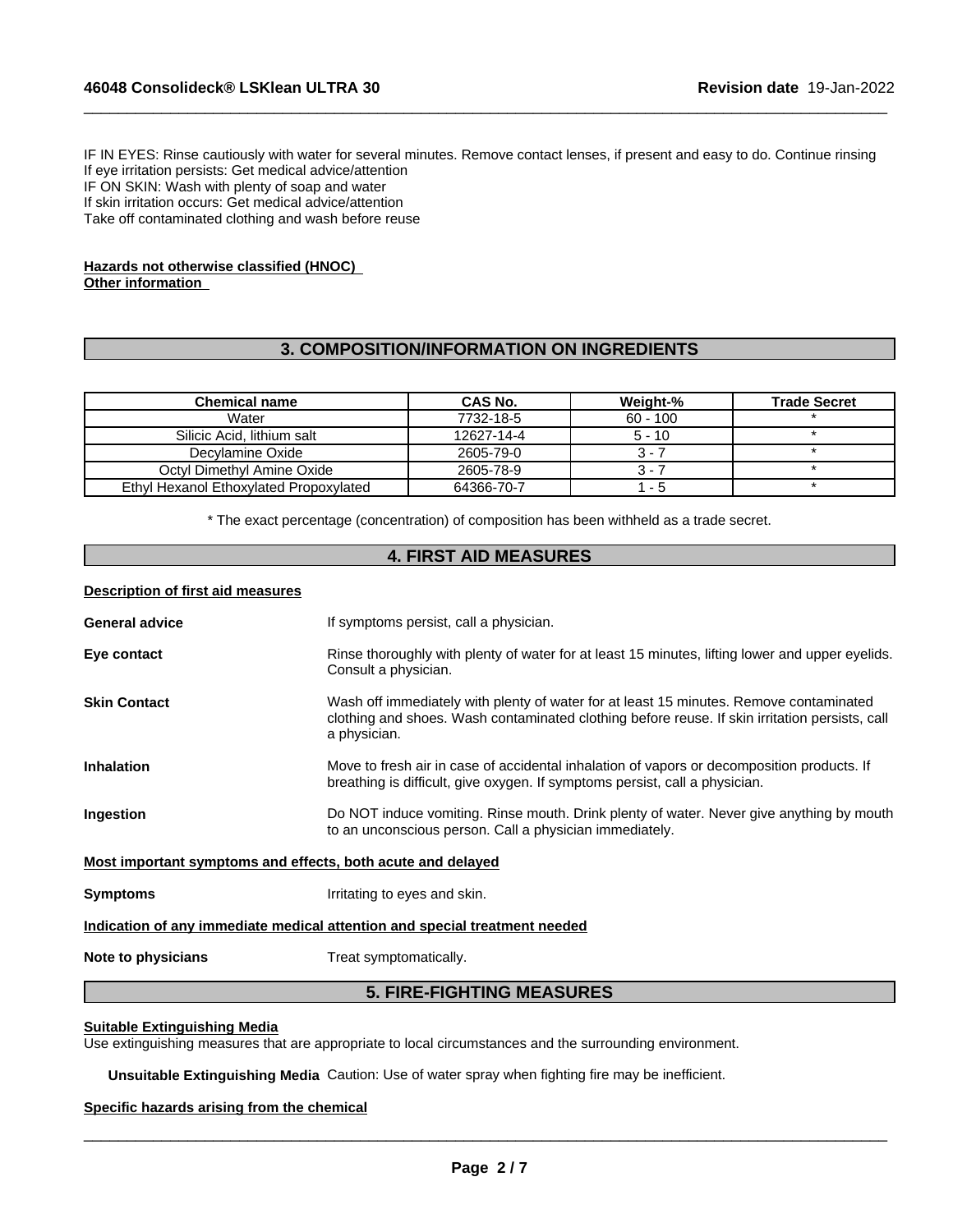No information available.

### **Protective equipment and precautions for firefighters**

As in any fire, wear self-contained breathing apparatus pressure-demand, MSHA/NIOSH (approved or equivalent) and full protective gear.

# **6. ACCIDENTAL RELEASE MEASURES**

 $\_$  ,  $\_$  ,  $\_$  ,  $\_$  ,  $\_$  ,  $\_$  ,  $\_$  ,  $\_$  ,  $\_$  ,  $\_$  ,  $\_$  ,  $\_$  ,  $\_$  ,  $\_$  ,  $\_$  ,  $\_$  ,  $\_$  ,  $\_$  ,  $\_$  ,  $\_$  ,  $\_$  ,  $\_$  ,  $\_$  ,  $\_$  ,  $\_$  ,  $\_$  ,  $\_$  ,  $\_$  ,  $\_$  ,  $\_$  ,  $\_$  ,  $\_$  ,  $\_$  ,  $\_$  ,  $\_$  ,  $\_$  ,  $\_$  ,

|                                                              | <u>Personal precautions, protective equipment and emergency procedures</u>                                                                                                                              |
|--------------------------------------------------------------|---------------------------------------------------------------------------------------------------------------------------------------------------------------------------------------------------------|
| <b>Personal precautions</b>                                  | Use personal protective equipment as required. Slippery when spilled.                                                                                                                                   |
| <b>Environmental precautions</b>                             |                                                                                                                                                                                                         |
| <b>Environmental precautions</b>                             | Prevent further leakage or spillage if safe to do so. Prevent product from entering drains.<br>See Section 12 for additional ecological information.                                                    |
| Methods and material for containment and cleaning up         |                                                                                                                                                                                                         |
| <b>Methods for containment</b>                               | Prevent further leakage or spillage if safe to do so. Dike far ahead of liquid spill for later<br>disposal.                                                                                             |
| Methods for cleaning up                                      | Dam up. Soak up with inert absorbent material. Pick up and transfer to properly labeled<br>containers. Clean contaminated surface thoroughly.                                                           |
|                                                              | 7. HANDLING AND STORAGE                                                                                                                                                                                 |
| <b>Precautions for safe handling</b>                         |                                                                                                                                                                                                         |
| Advice on safe handling                                      | Handle in accordance with good industrial hygiene and safety practice. Use personal<br>protective equipment as required. Avoid contact with skin, eyes or clothing. Avoid breathing<br>vapors or mists. |
| Conditions for safe storage, including any incompatibilities |                                                                                                                                                                                                         |
| <b>Storage Conditions</b>                                    | Keep containers tightly closed in a dry, cool and well-ventilated place. Keep in properly<br>labeled containers. Keep out of the reach of children.                                                     |

**Incompatible materials** Strong acids. Strong oxidizing agents.

# **8. EXPOSURE CONTROLS/PERSONAL PROTECTION**

| This product, as supplied, does not contain any hazardous materials with occupational<br>exposure limits established by the region specific regulatory bodies.                                                                                                                                                                   |
|----------------------------------------------------------------------------------------------------------------------------------------------------------------------------------------------------------------------------------------------------------------------------------------------------------------------------------|
|                                                                                                                                                                                                                                                                                                                                  |
| Showers. Eyewash stations.                                                                                                                                                                                                                                                                                                       |
| Individual protection measures, such as personal protective equipment                                                                                                                                                                                                                                                            |
| Wear safety glasses with side shields (or goggles).                                                                                                                                                                                                                                                                              |
| Wear protective gloves and protective clothing.                                                                                                                                                                                                                                                                                  |
| If exposure limits are exceeded or irritation is experienced, NIOSH/MSHA approved<br>respiratory protection should be worn. Positive-pressure supplied air respirators may be<br>required for high airborne contaminant concentrations. Respiratory protection must be<br>provided in accordance with current local regulations. |
|                                                                                                                                                                                                                                                                                                                                  |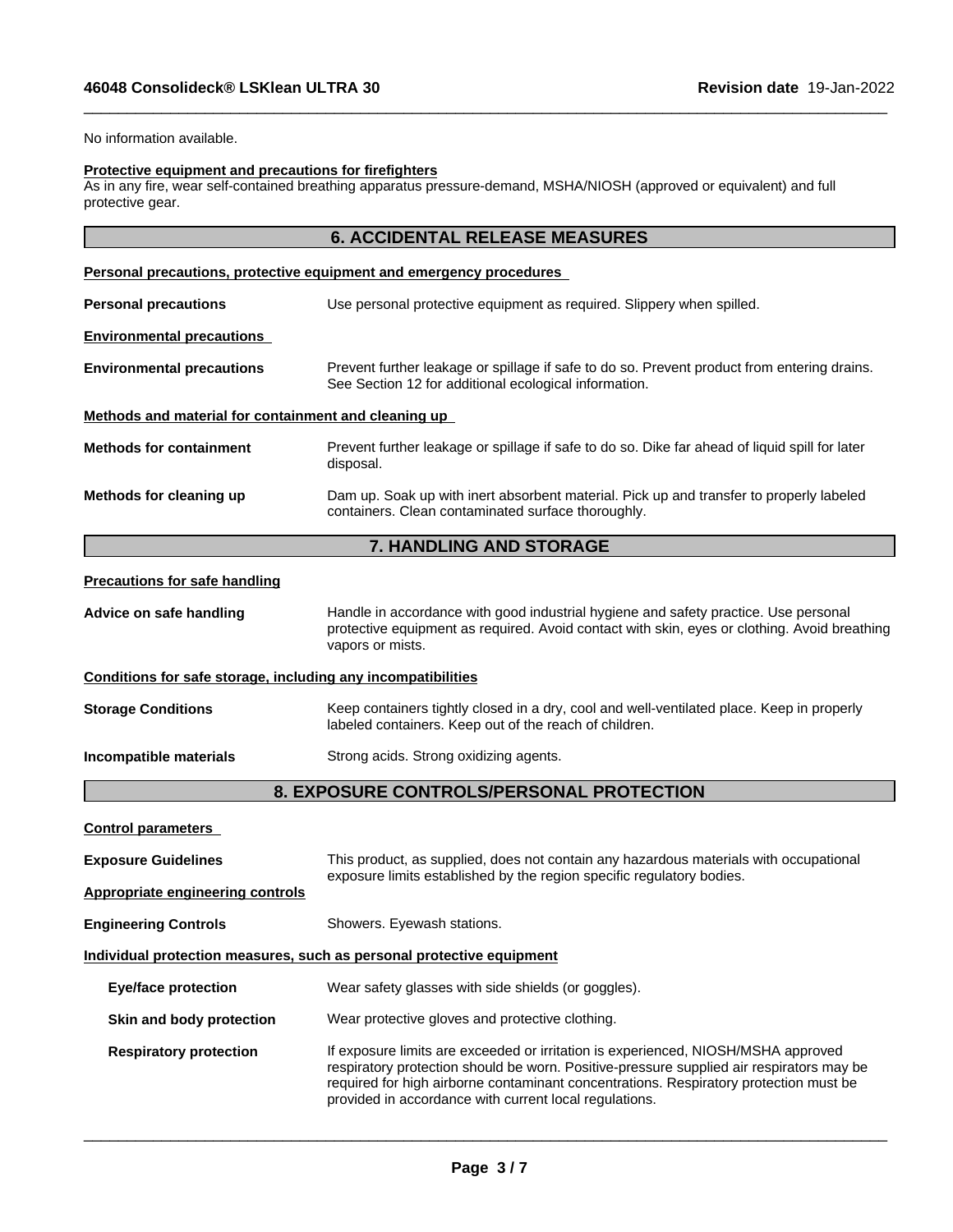**General Hygiene Considerations** Handle in accordance with good industrial hygiene and safety practice.

 $\_$  ,  $\_$  ,  $\_$  ,  $\_$  ,  $\_$  ,  $\_$  ,  $\_$  ,  $\_$  ,  $\_$  ,  $\_$  ,  $\_$  ,  $\_$  ,  $\_$  ,  $\_$  ,  $\_$  ,  $\_$  ,  $\_$  ,  $\_$  ,  $\_$  ,  $\_$  ,  $\_$  ,  $\_$  ,  $\_$  ,  $\_$  ,  $\_$  ,  $\_$  ,  $\_$  ,  $\_$  ,  $\_$  ,  $\_$  ,  $\_$  ,  $\_$  ,  $\_$  ,  $\_$  ,  $\_$  ,  $\_$  ,  $\_$  ,

## **9. PHYSICAL AND CHEMICAL PROPERTIES**

#### **Information on basic physical and chemical properties**

| <b>Physical state</b><br>Appearance<br>Color                  | Liquid<br>clear<br>blue                              | Odor<br><b>Odor threshold</b> | Fresh<br>No information available |
|---------------------------------------------------------------|------------------------------------------------------|-------------------------------|-----------------------------------|
| <b>Property</b><br>рH                                         | Values<br>11                                         | Remarks • Method              |                                   |
| Melting point / freezing point °F                             | $-1$ °C / 30 °F                                      |                               |                                   |
| Boiling point / boiling range                                 | No information available                             |                               |                                   |
| <b>Flash point</b>                                            | > 100 °C / > 212 °F                                  | <b>ASTM D 3278</b>            |                                   |
| <b>Evaporation rate</b>                                       | No information available                             |                               |                                   |
| Flammability (solid, gas)<br><b>Flammability Limit in Air</b> | No information available                             |                               |                                   |
| <b>Upper flammability limit:</b>                              | No information available                             |                               |                                   |
| Lower flammability limit:                                     | No information available                             |                               |                                   |
| Vapor pressure                                                | No information available                             |                               |                                   |
| Vapor density                                                 | No information available                             |                               |                                   |
| <b>Specific gravity</b>                                       | 1.042                                                |                               |                                   |
| <b>Water solubility</b>                                       | completely soluble                                   |                               |                                   |
| Solubility in other solvents                                  | No information available                             |                               |                                   |
| <b>Partition coefficient</b>                                  | No information available                             |                               |                                   |
| <b>Autoignition temperature</b>                               | No information available                             |                               |                                   |
| <b>Decomposition temperature</b>                              | No information available<br>No information available |                               |                                   |
| <b>Kinematic viscosity</b>                                    | No information available                             |                               |                                   |
| <b>Dynamic viscosity</b>                                      |                                                      |                               |                                   |

# **10. STABILITY AND REACTIVITY**

### **Reactivity**

No data available

## **Chemical stability**

Stable under recommended storage conditions.

#### **Possibility of hazardous reactions**

None under normal processing.

### **Conditions to avoid**

None known based on information supplied.

#### **Incompatible materials**

Strong acids. Strong oxidizing agents.

#### **Hazardous decomposition products**

Carbon monoxide. Hazardous combustion products.

# **11. TOXICOLOGICAL INFORMATION**

#### **Information on likely routes of exposure**

| <b>Product Information</b> | Causes serious eye irritation Causes skin irritation        |
|----------------------------|-------------------------------------------------------------|
| <b>Inhalation</b>          | Avoid breathing vapors or mists. May be harmful if inhaled. |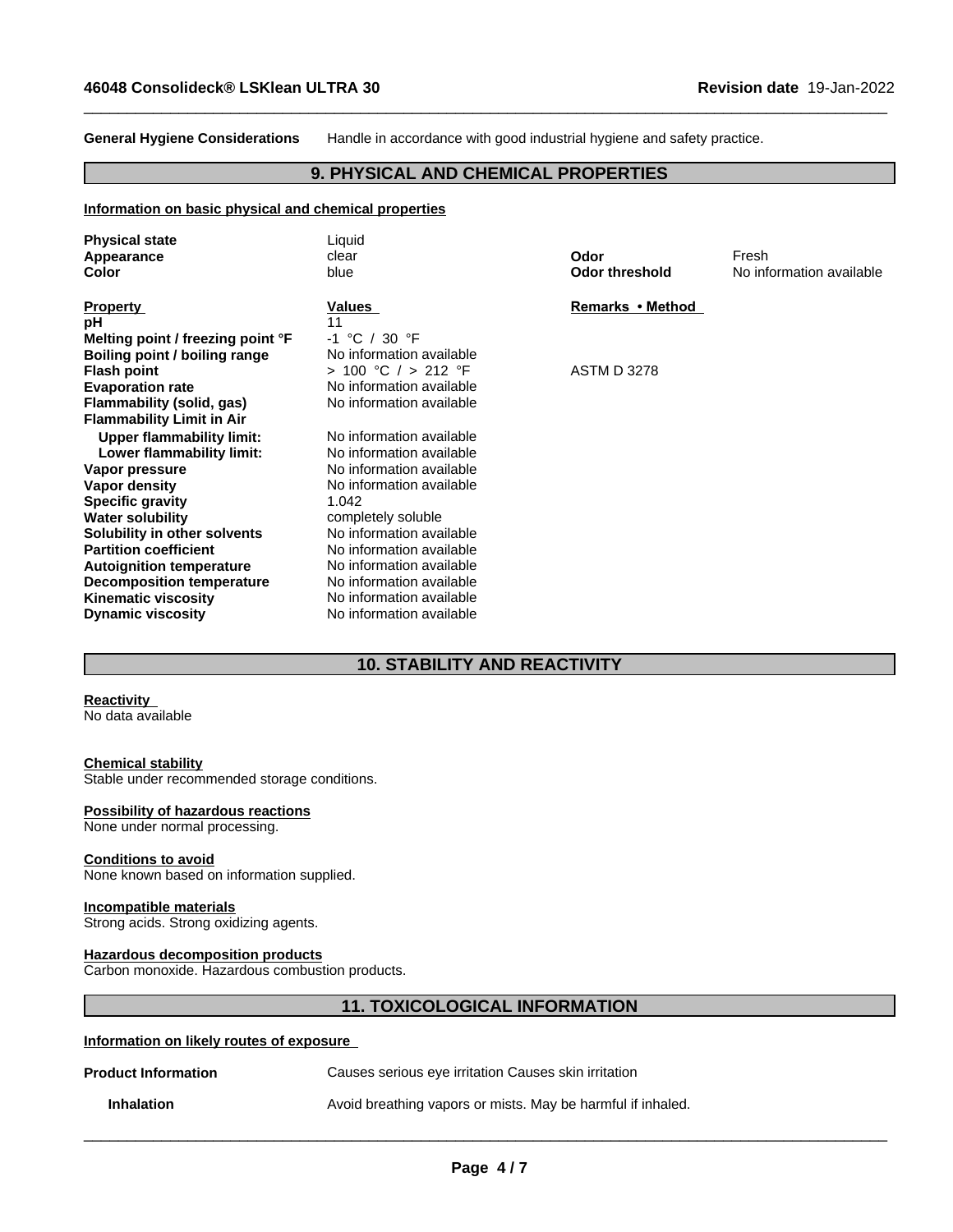| Eye contact                                                                                                                                               | Causes serious eye irritation.                                                         |             |                                                                                           |
|-----------------------------------------------------------------------------------------------------------------------------------------------------------|----------------------------------------------------------------------------------------|-------------|-------------------------------------------------------------------------------------------|
| <b>Skin Contact</b>                                                                                                                                       | Irritating to skin.                                                                    |             |                                                                                           |
| Ingestion                                                                                                                                                 | Do not taste or swallow. Harmful if swallowed.                                         |             |                                                                                           |
| <b>Component Information</b>                                                                                                                              |                                                                                        |             |                                                                                           |
| <b>Chemical name</b>                                                                                                                                      | LD50/Oral                                                                              | LD50/Dermal | <b>Inhalation LC50</b>                                                                    |
| Water                                                                                                                                                     | $> 90$ mL/kg (Rat)                                                                     |             |                                                                                           |
| 7732-18-5                                                                                                                                                 |                                                                                        |             |                                                                                           |
| Symptoms related to the physical, chemical and toxicological characteristics                                                                              |                                                                                        |             |                                                                                           |
| <b>Symptoms</b>                                                                                                                                           | Causes serious eye irritation. Causes skin irritation.                                 |             |                                                                                           |
| Delayed and immediate effects as well as chronic effects from short and long-term exposure                                                                |                                                                                        |             |                                                                                           |
| <b>Sensitization</b>                                                                                                                                      | No information available.                                                              |             |                                                                                           |
|                                                                                                                                                           | No information available.                                                              |             |                                                                                           |
| Germ cell mutagenicity                                                                                                                                    |                                                                                        |             |                                                                                           |
| Carcinogenicity                                                                                                                                           |                                                                                        |             | This product does not contain any carcinogens or potential carcinogens as listed by OSHA, |
|                                                                                                                                                           | IARC or NTP.                                                                           |             |                                                                                           |
| <b>Reproductive toxicity</b>                                                                                                                              | No information available.                                                              |             |                                                                                           |
| <b>STOT - single exposure</b>                                                                                                                             | No information available.                                                              |             |                                                                                           |
| <b>STOT - repeated exposure</b>                                                                                                                           | No information available.                                                              |             |                                                                                           |
| <b>Aspiration hazard</b>                                                                                                                                  | No information available.                                                              |             |                                                                                           |
| Numerical measures of toxicity - Product Information                                                                                                      |                                                                                        |             |                                                                                           |
| Unknown acute toxicity<br>The following values are calculated based on chapter 3.1 of the GHS document.<br><b>ATEmix (oral)</b><br><b>ATEmix (dermal)</b> | 26667 mg/kg<br>21844 mg/kg mg/l                                                        |             |                                                                                           |
|                                                                                                                                                           | <b>12. ECOLOGICAL INFORMATION</b>                                                      |             |                                                                                           |
| <b>Ecotoxicity</b>                                                                                                                                        |                                                                                        |             |                                                                                           |
| Persistence and degradability<br>No information available.                                                                                                |                                                                                        |             |                                                                                           |
|                                                                                                                                                           |                                                                                        |             |                                                                                           |
| <b>Bioaccumulation</b><br>No information available.                                                                                                       |                                                                                        |             |                                                                                           |
| Other adverse effects                                                                                                                                     | No information available                                                               |             |                                                                                           |
|                                                                                                                                                           | <b>13. DISPOSAL CONSIDERATIONS</b>                                                     |             |                                                                                           |
| <b>Waste treatment methods</b>                                                                                                                            |                                                                                        |             |                                                                                           |
| <b>Disposal of wastes</b>                                                                                                                                 | Disposal should be in accordance with applicable regional, national and local laws and |             |                                                                                           |
|                                                                                                                                                           | regulations.                                                                           |             |                                                                                           |
| <b>Contaminated packaging</b>                                                                                                                             | Do not reuse container.                                                                |             |                                                                                           |
|                                                                                                                                                           |                                                                                        |             |                                                                                           |
|                                                                                                                                                           |                                                                                        |             |                                                                                           |

 $\_$  ,  $\_$  ,  $\_$  ,  $\_$  ,  $\_$  ,  $\_$  ,  $\_$  ,  $\_$  ,  $\_$  ,  $\_$  ,  $\_$  ,  $\_$  ,  $\_$  ,  $\_$  ,  $\_$  ,  $\_$  ,  $\_$  ,  $\_$  ,  $\_$  ,  $\_$  ,  $\_$  ,  $\_$  ,  $\_$  ,  $\_$  ,  $\_$  ,  $\_$  ,  $\_$  ,  $\_$  ,  $\_$  ,  $\_$  ,  $\_$  ,  $\_$  ,  $\_$  ,  $\_$  ,  $\_$  ,  $\_$  ,  $\_$  ,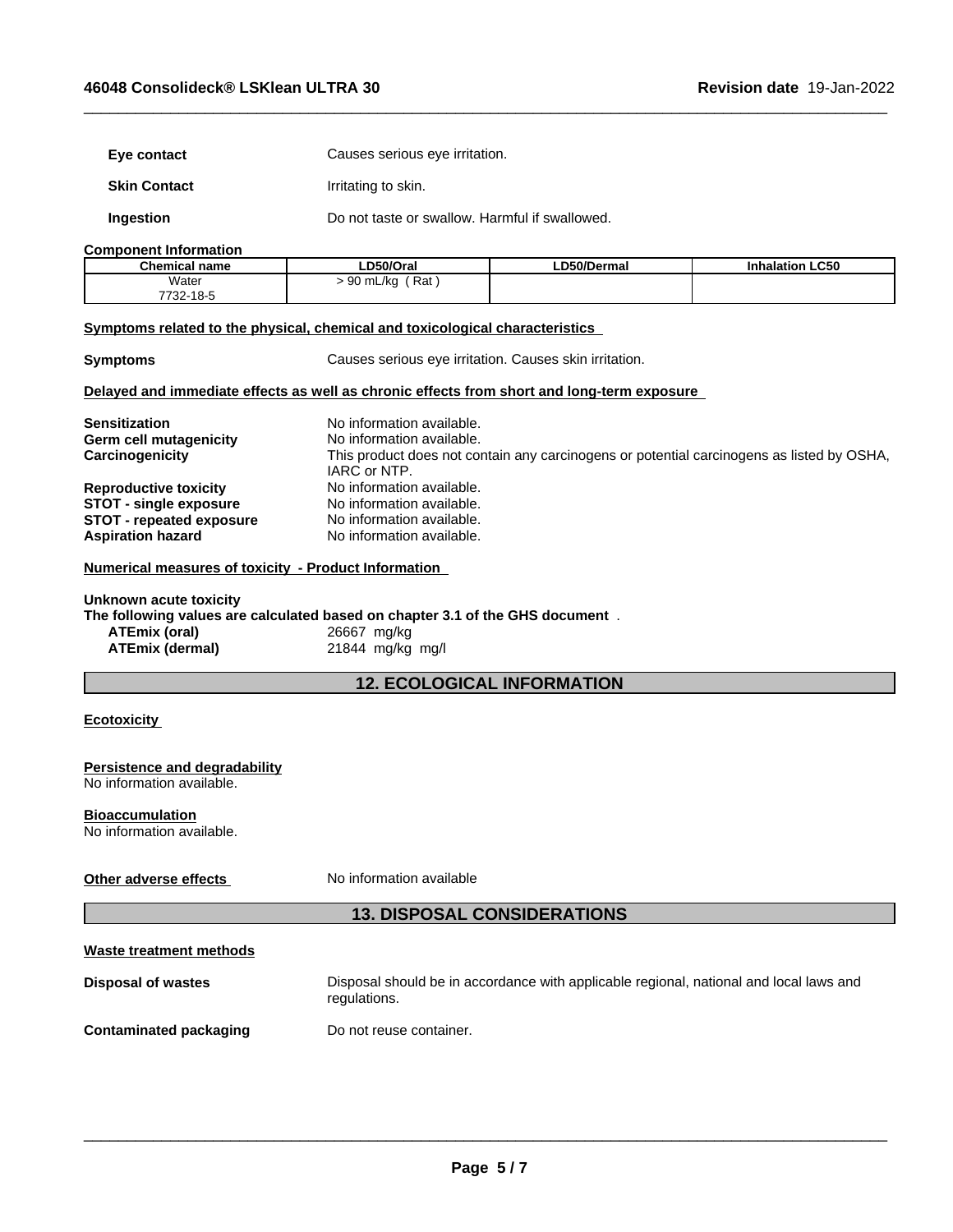## **14. TRANSPORT INFORMATION**

 $\_$  ,  $\_$  ,  $\_$  ,  $\_$  ,  $\_$  ,  $\_$  ,  $\_$  ,  $\_$  ,  $\_$  ,  $\_$  ,  $\_$  ,  $\_$  ,  $\_$  ,  $\_$  ,  $\_$  ,  $\_$  ,  $\_$  ,  $\_$  ,  $\_$  ,  $\_$  ,  $\_$  ,  $\_$  ,  $\_$  ,  $\_$  ,  $\_$  ,  $\_$  ,  $\_$  ,  $\_$  ,  $\_$  ,  $\_$  ,  $\_$  ,  $\_$  ,  $\_$  ,  $\_$  ,  $\_$  ,  $\_$  ,  $\_$  ,

**DOT Not Regulated for all modes of transportation.** 

## **15. REGULATORY INFORMATION**

**International Inventories TSCA** Complies<br> **DSL/NDSL** Complies **DSL/NDSL** 

#### **Legend:**

 *TSCA - United States Toxic Substances Control Act Section 8(b) Inventory DSL/NDSL - Canadian Domestic Substances List/Non-Domestic Substances List*

### **US Federal Regulations**

### **SARA 313**

Section 313 of Title III of the Superfund Amendments and Reauthorization Act of 1986 (SARA). This product does not contain any chemicals which are subject to the reporting requirements of the Act and Title 40 of the Code of Federal Regulations, Part 372

#### **SARA 311/312 Hazard Categories**

| Acute health hazard               | Yes |  |
|-----------------------------------|-----|--|
| <b>Chronic Health Hazard</b>      | No. |  |
| Fire hazard                       | N٥  |  |
| Sudden release of pressure hazard | No. |  |
| <b>Reactive Hazard</b>            | N٥  |  |

#### **CWA (Clean WaterAct)**

This product does not contain any substances regulated as pollutants pursuant to the Clean Water Act (40 CFR 122.21 and 40 CFR 122.42)

#### **CERCLA**

This material, as supplied, does not contain any substances regulated as hazardous substances under the Comprehensive Environmental Response Compensation and Liability Act (CERCLA) (40 CFR 302) or the Superfund Amendments and Reauthorization Act (SARA) (40 CFR 355). There may be specific reporting requirements at the local, regional, or state level pertaining to releases of this material

#### **US State Regulations**

#### **California Proposition 65**

This product does not contain any Proposition 65 chemicals

#### **U.S. State Right-to-Know Regulations**

|                                           |                         | <b>16. OTHER INFORMATION</b>                |                           |                                              |
|-------------------------------------------|-------------------------|---------------------------------------------|---------------------------|----------------------------------------------|
| <b>NFPA</b>                               | <b>Health hazards 2</b> | <b>Flammability 1</b>                       | Instability 0             | <b>Physical and chemical</b><br>properties - |
| <b>HMIS</b>                               | <b>Health hazards 2</b> | <b>Flammability 1</b>                       | <b>Physical hazards</b> 0 | Personal protection X                        |
| <b>Prepared By</b><br><b>Issuing Date</b> |                         | <b>Regulatory Department</b><br>03-Dec-2014 |                           |                                              |